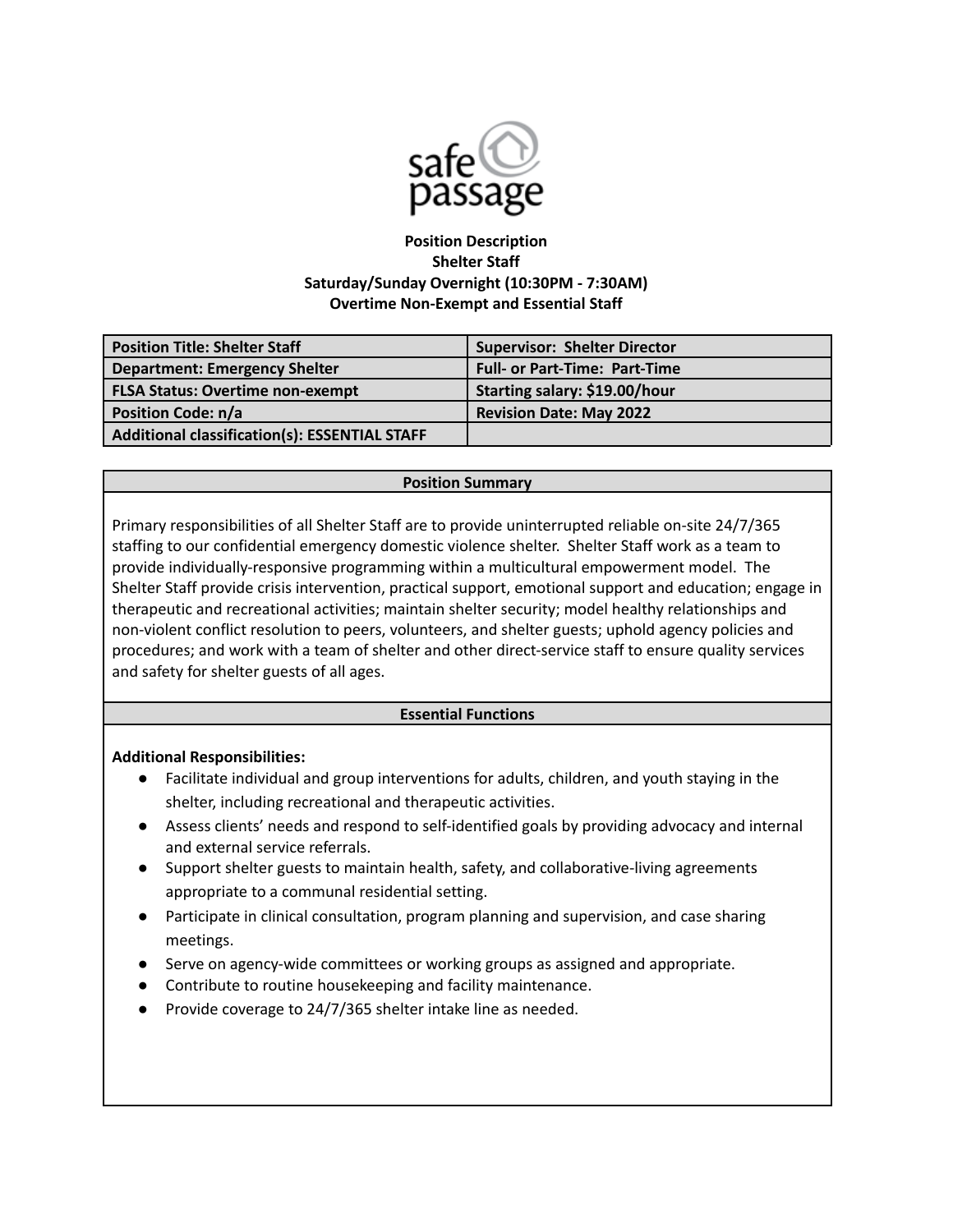#### **Work Hours**

Part Time: Saturday 10:30pm - 7:30am Sunday 10:30pm - 7:30am

Shelter Staff participate, with other staff, in a rotation to provide on-call, off-hours back-up and on-site response to the Emergency Shelter program. All Shelter Staff are required to fill some Weekend/Holiday shifts.

As Essential Staff, Shelter Staff are required to report to work when scheduled, even if the agency is otherwise closed (such as holidays); to remain on the job beyond the end of a shift until a replacement arrives, if needed; to report to work when called in if serving in an on-call capacity; and to comply with other stipulations of Safe Passage's Essential Staff policy.

#### **Hiring Requirements**

#### **Education:**

High School diploma or GED required.

#### **Years of Experience:**

This is an entry level opportunity.

#### **Knowledge, Skills & Abilities:**

*Required*

- Demonstrated understanding of domestic violence as well as its effects on survivors of domestic violence.
- Ability to support survivors in crisis with empathy while maintaining professional boundaries.
- Ability to advocate effectively on behalf of clients.
- Ability to work independently as well as on a team, using a multicultural empowerment model.
- Experience working and learning within diverse teams, and a commitment to effectively serving a diverse client population. Proficiency across the following skills: verbal and written communication, collaboration, organization, and use of computer and technology for basic communication and work products.
- Demonstrates a positive attitude, self-motivation, organization, and resourcefulness while maintaining a reputation through proven action of being team and client oriented and willing to assist where/when needed.
- Ability to negotiate different personalities and work under competing priorities.
- Ability to assess emergency situations and respond effectively.
- Ability and willingness to perform light housekeeping and facility maintenance.

### *Preferred*

- Bilingual skills (Spanish and English).
- Experience working with survivors of trauma.
- Experience working in a residential setting.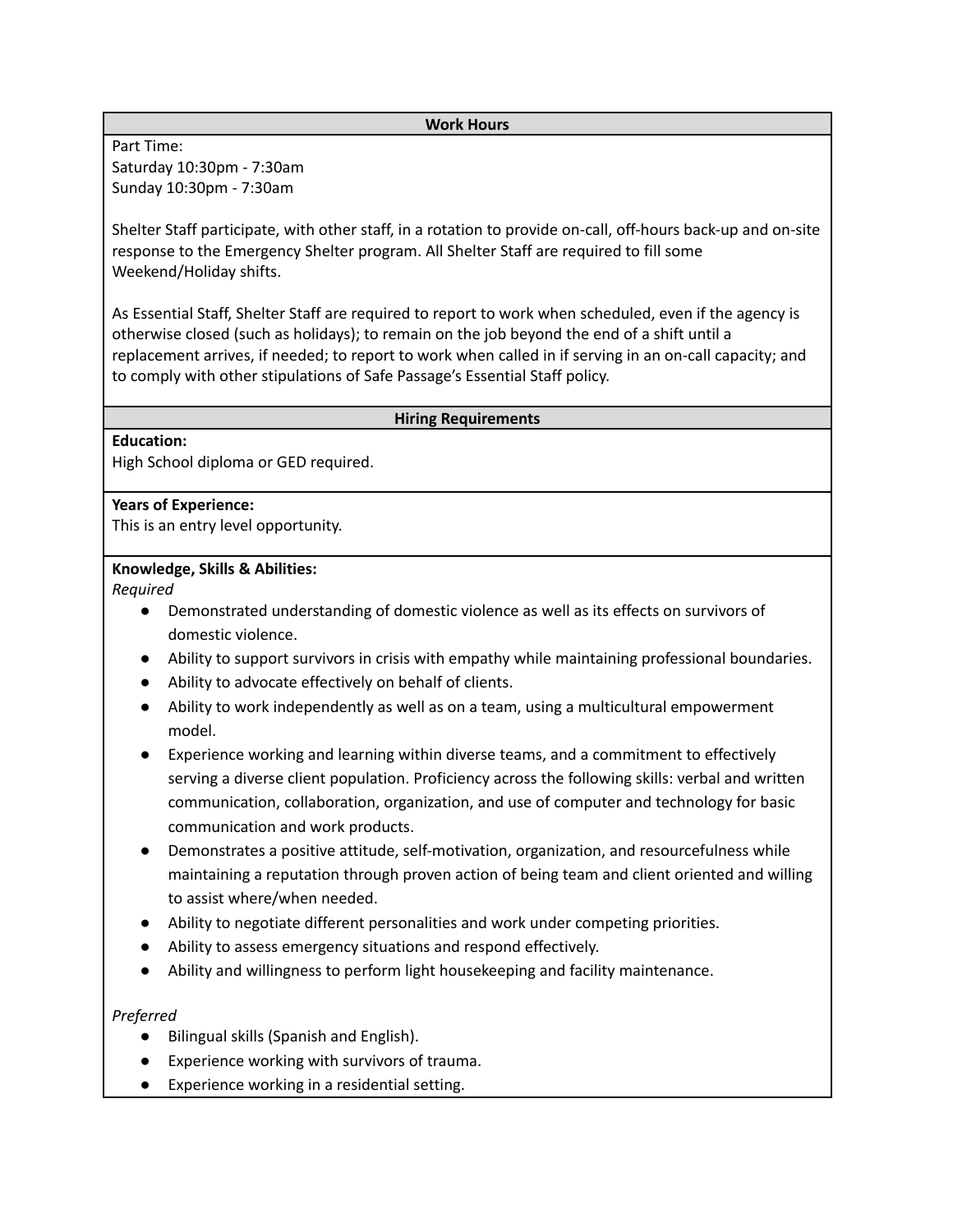Prior completion of training consistent with MGL c. 233 s. 20K: "Domestic violence victims' counselor", a person who is employed or volunteers in a domestic violence victims' program, who has undergone a minimum of twenty-five hours of training and who reports to and is under the direct control and supervision of a direct service supervisor of a domestic violence victims' program and whose primary purpose is the rendering of advice, counseling, or assistance to victims of abuse." Training will be provided for otherwise qualified applicants.

# **Tools & Technology Requirements:**

- MA Driver's license and reliable transportation
- Familiarity with electronic database programs.

### **Benefits**

Safe Passage is a supportive, collaborative workplace that fosters growth in its employees, both personally and professionally. We are advocates for self-care and work-life balance, and our compensation package reflects this. Full-time employees receive 15 days of accrued vacation for the first year, and 20 days in the second year of employment. We additionally provide three personal days, and ample holiday and sick time. Benefits are consistent with Safe Passage's personnel policies and relevant state and federal laws.

# **About Safe Passage**

Safe Passage is a nonprofit organization dedicated to addressing the aftermath and prevention of domestic violence. Safe Passage provides services to address survivors' holistic needs for recovery and physical safety. Services include emergency shelter, trauma-informed counseling and support groups for survivors, families and children, community education, and individual and policy advocacy.

### **Our Mission**

Safe Passage is dedicated to creating a world free of domestic violence and relationship abuse. We support survivors and their families.

We engage our community.

We advocate for systemic change.

For more information about Safe Passage and domestic violence, visit our website at [www.safepass.org.](http://www.safepass.org)

### *Expectations of all employees*

In the performance of essential and general job responsibilities, all Safe Passage employees are expected to:

- Demonstrate commitment to Safe Passage's mission and principles of diversity and inclusion
- Represent Safe Passage in a professional and competent manner to clients, organizational partners, and other stakeholders.
- Perform quality work within deadlines.
- Work effectively as a team contributor on all assignments while contributing to a positive working environment for staff and volunteers.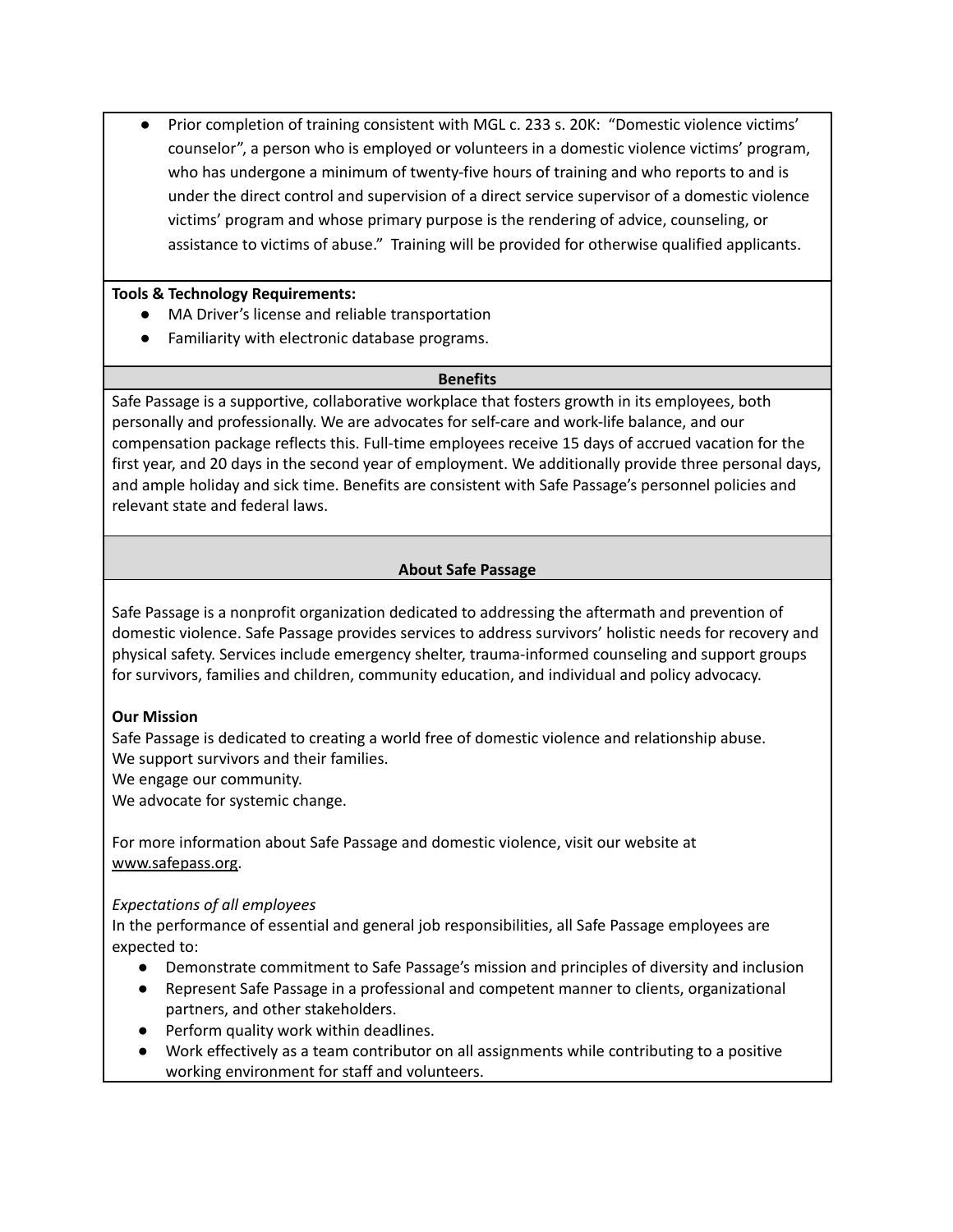● Work independently while understanding the necessity for communicating and coordinating work efforts with other employees and organizations.

# **Application Instructions**

To apply: Send an email and cover letter with the subject "Shelter Staff" to [spjobs@safepass.org.](mailto:spjobs@safepass.org)

| <b>Estimate of Physical, Environmental and Cognitive Requirements</b> |                        |                                    |                                    |                                 |  |
|-----------------------------------------------------------------------|------------------------|------------------------------------|------------------------------------|---------------------------------|--|
| <b>Physical / Environmental Requirements</b>                          | <b>Rarely</b><br>(15%) | <b>Occasional</b><br>$(15% - 40%)$ | <b>Frequent</b><br>$(40\% - 70\%)$ | <b>Continuous</b><br>(Over 70%) |  |
| Lifting under 40 lbs.                                                 |                        | X                                  |                                    |                                 |  |
| Lifting over 40 lbs.                                                  |                        | X                                  |                                    |                                 |  |
| <b>Dusty Environment</b>                                              | x                      |                                    |                                    |                                 |  |
| <b>Cramped Quarters</b>                                               | x                      |                                    |                                    |                                 |  |
| <b>Using Oil or Chemicals</b>                                         | x                      |                                    |                                    |                                 |  |
| Standing                                                              |                        | X                                  |                                    |                                 |  |
| <b>Climbing Ladders</b>                                               |                        | X                                  |                                    |                                 |  |
| <b>Uneven Surfaces</b>                                                |                        | X                                  |                                    |                                 |  |
| Exposure to Fumes/ Orders                                             | x                      |                                    |                                    |                                 |  |
| Exposure to Heat / Cold Temps                                         | x                      |                                    |                                    |                                 |  |
| Working Inside and Outside                                            | x                      |                                    |                                    |                                 |  |
| <b>Climbing Stairs</b>                                                |                        | X                                  |                                    |                                 |  |
| <b>Sedentary Work</b>                                                 |                        |                                    | x                                  |                                 |  |
| Typing / Data Entry/ Computer                                         |                        |                                    | X                                  |                                 |  |
| Stooping                                                              |                        |                                    | x                                  |                                 |  |
| Driving                                                               |                        | x                                  |                                    |                                 |  |
| Walking                                                               |                        | X                                  |                                    |                                 |  |
| Walk on Wet, Uneven, Slippery Surfaces                                |                        | X                                  |                                    |                                 |  |
| Potential Exposure to Infectious Diseases                             | x                      |                                    |                                    |                                 |  |
| Protective Equipment Required                                         | x                      |                                    |                                    |                                 |  |
| <b>Phone Communications</b>                                           |                        |                                    | x                                  |                                 |  |
| Bending                                                               |                        | X                                  |                                    |                                 |  |
| <b>Twisting Neck</b>                                                  |                        | $\mathsf{x}$                       |                                    |                                 |  |
| <b>Bending at Waist</b>                                               |                        | X                                  |                                    |                                 |  |
| Crawling                                                              | x                      |                                    |                                    |                                 |  |
| Working in Confined Space                                             | X                      |                                    |                                    |                                 |  |
| Simple hand grasping 1 or both hands                                  |                        |                                    |                                    | x                               |  |
| Fine manipulation 1 hand                                              |                        |                                    |                                    | x                               |  |
| Fine manipulation both hands                                          |                        |                                    |                                    | x                               |  |
| Repetitive Movement: Hand, Arms                                       |                        |                                    |                                    | x                               |  |
| Reaching below shoulder height                                        |                        |                                    |                                    | X                               |  |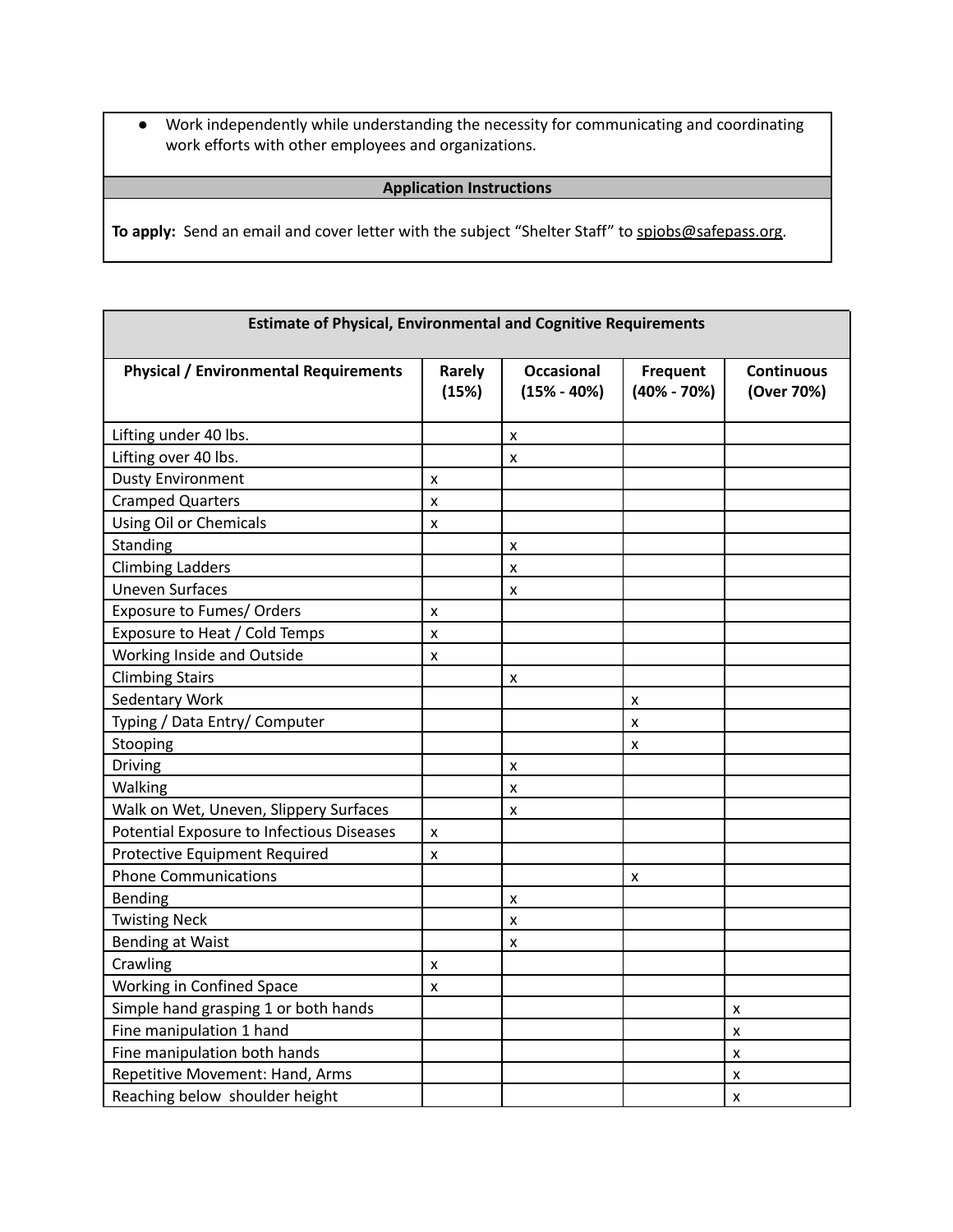| Reaching above shoulder height             |   |   |                           | x |
|--------------------------------------------|---|---|---------------------------|---|
| Repetitive movement: foot                  | X |   |                           |   |
| Kneeling                                   |   | x |                           |   |
| <b>Driving</b>                             |   | x |                           |   |
| Hearing                                    |   |   | X                         |   |
| <b>Operating Moving Equipment</b>          | x |   |                           |   |
| (Fork Lift, Tractors, Movers, etc.)        |   |   |                           |   |
| Reaching/Pulling/Pushing                   |   | x |                           |   |
| Acuity, Far-                               |   |   | X                         |   |
| Clarity of vision at 20 feet or more       |   |   |                           |   |
| Acuity, Near-                              |   |   | X                         |   |
| Clarity of vision at 20 inches or less     |   |   |                           |   |
| Depth Perception -                         |   |   | $\boldsymbol{\mathsf{x}}$ |   |
| Three-dimensional vision. Ability to judge |   |   |                           |   |
| distances and space relationships.         |   |   |                           |   |